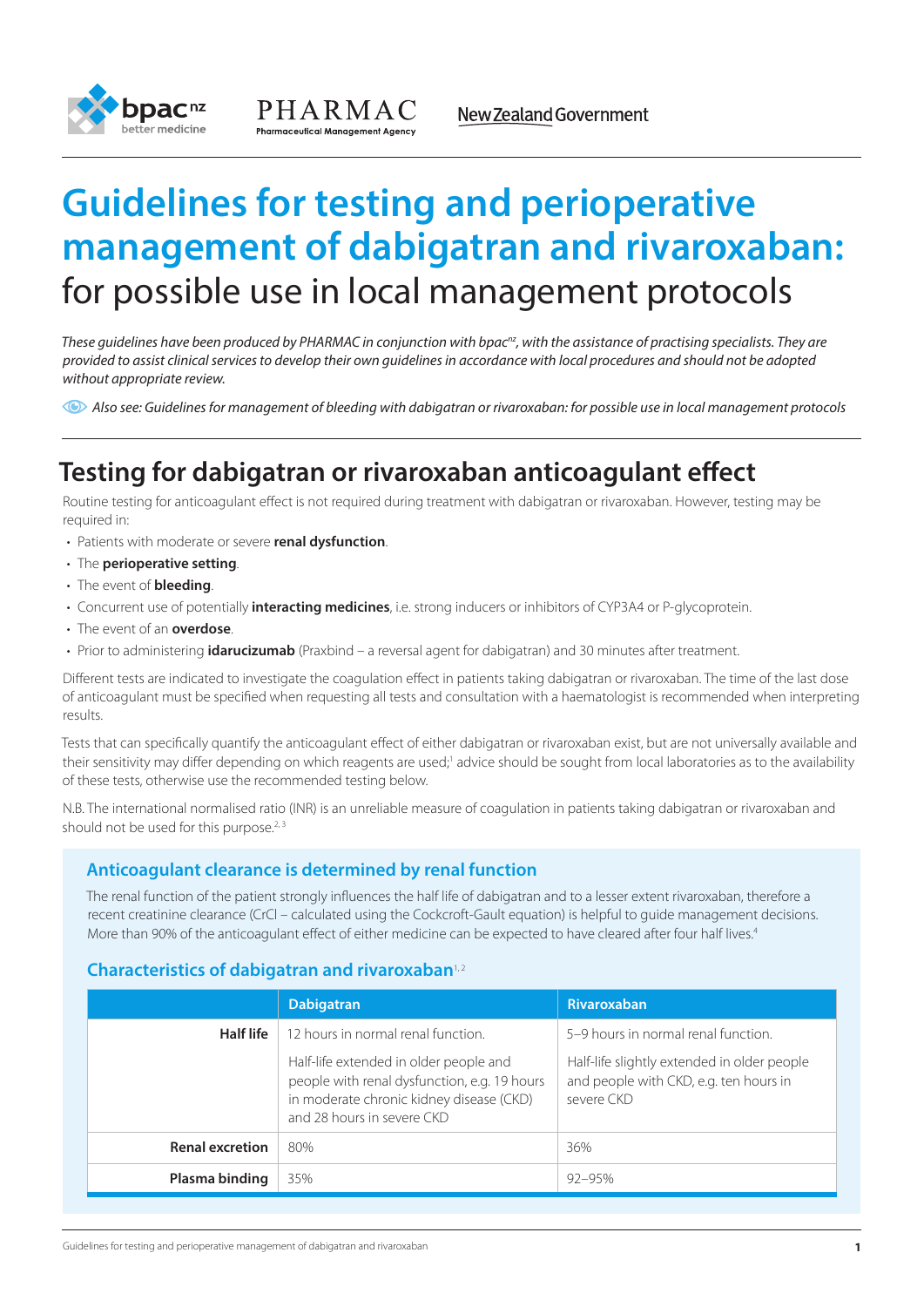## **Assessing the anticoagulant effect of dabigatran**

There are two tests that are recommended to assess the anticoagulant effect of dabigatran, however, these tests are non-specific and a prolonged result may also be due to other factors such as the presence of other anticoagulants (e.g. heparin) or congenital or acquired fibrinogen deficiencies (e.g. due to liver disease or cancer).

To assess the anticoagulant effect of dabigatran, request:

#### **Activated partial thromboplastin time** (aPTT)

- Moderately sensitive, i.e. a normal result does not exclude the presence of dabigatran, therefore it is used in conjunction with the thrombin time (see below).
- The expected result is approximately twice baseline in a patient taking dabigatran 150 mg, twice daily, but may vary by test brand.
- $\cdot$  If the aPTT is  $> 2.5$  times baseline, the patient may be over anticoagulated.<sup>6</sup>
- • A result > 80 seconds when the next dose is due (the trough) indicates an elevated bleeding risk.

## **Thrombin time** (TT)

- Very sensitive with a linear dose-response relationship; therefore a normal result excludes the presence of dabigatran, but an elevated result may be caused by clinically insignificant quantities of dabigatran.<sup>1</sup>
- Significantly elevated at therapeutic doses.

#### *Always indicate the time of last dabigatran dose when requesting tests – consult a haematologist to help interpret the test results*

#### **Interpretation of anticoagulant testing in patients taking dabigatran**



#### **Additional tests able to quantify dabigatran levels**

The availability of the following tests may vary throughout New Zealand.

Dilute thrombin time (dTT)

• Very sensitive and able to measure levels of dabigatran due to a linear dose-response relationship.<sup>7</sup>

Haemoclot® thrombin inhibitor assay

- Sensitive and able to measure levels of dabigatran due to a linear dose-response relationship.<sup>7</sup>
- A clotting time > 65 seconds at the trough in a patient taking dabigatran, 150 mg, twice daily, is associated with an increased risk of bleeding.

N.B. The ecarin clotting time (ECT) and ecarin chromogenic assay (ECA) are both sensitive to dabigatran and able to quantify dabigatran levels,7 however, these tests are not widely available in New Zealand.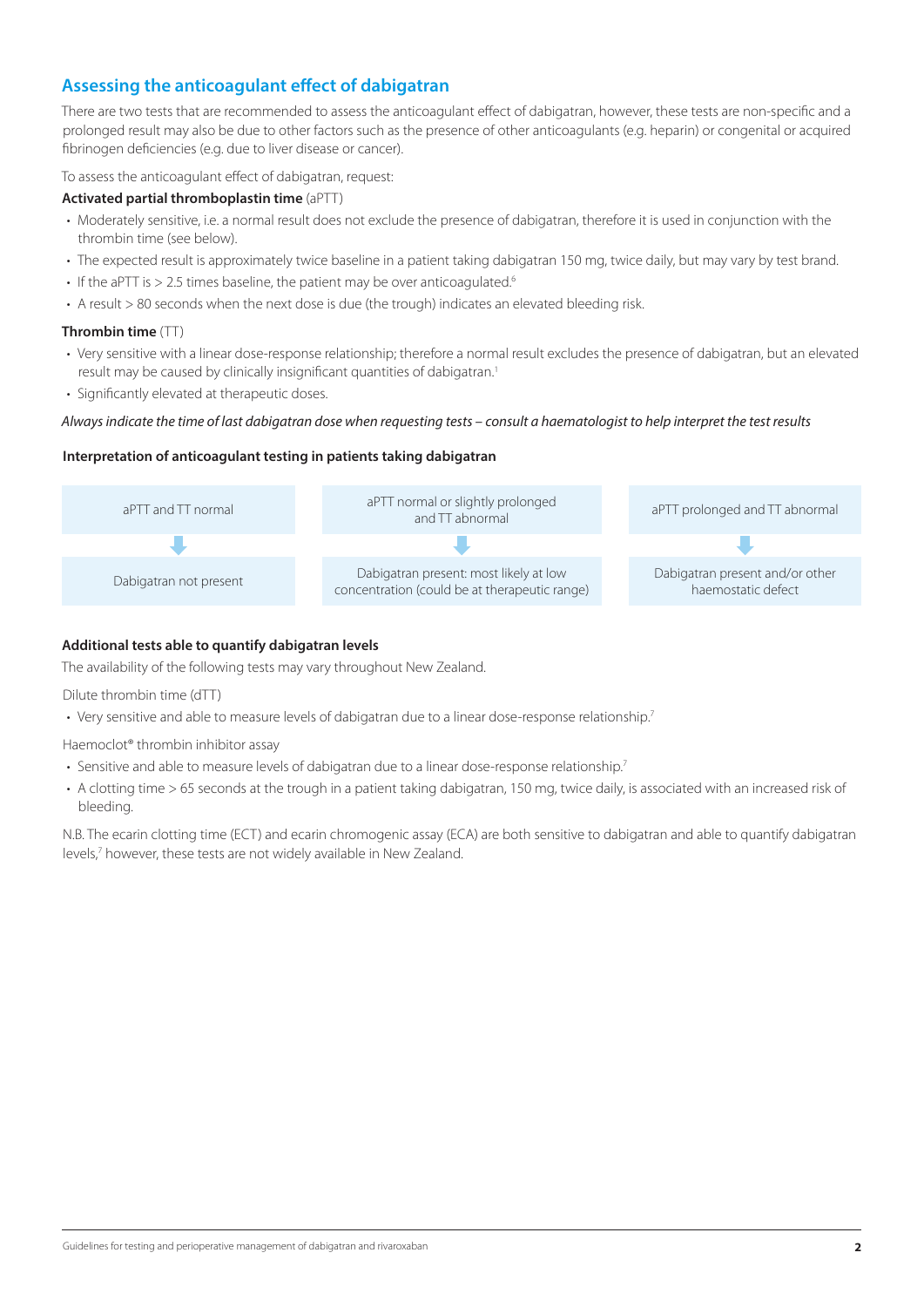## **Assessing the anticoagulant effect of rivaroxaban**

There are a number of limitations when testing the anticoagulant effect of rivaroxaban relating to availability of tests and variability caused by different reagents (see below). The timing of the last dose of rivaroxaban together with an estimate of the patient's renal function may therefore provide more useful information as this allows the clearance of the medicine to be estimated. If a recent CrCl is not available this should be requested.

To assess the anticoagulant effect of rivaroxaban, request:

- • **The chromogenic anti-Xa assay** is preferred:
	- Calibrated against rivaroxaban it can quantify the concentration of rivaroxaban, but when calibrated against low-molecular weight heparin it can only detect the presence of rivaroxaban.<sup>1</sup>
- • **Prothrombin time** (PT) is a potential alternative if the anti-Xa assay is not available.<sup>7</sup> *Caution: not all PT reagents are sensitive to rivaroxaban (discuss with local laboratory if more information is required):* 
	- – A prolonged PT is consistent with a therapeutic concentration (or higher) of rivaroxaban, however, a normal PT, i.e. 12–15 seconds, may not exclude rivaroxaban at therapeutic levels as the sensitivity is determined by the reagents used.<sup>1,8,9</sup>

N.B. The TT and aPTT are not useful as they are insensitive to rivaroxaban and cannot exclude clinically significant levels of the medicine.<sup>1, 7</sup>

## **Additional tests that may guide treatment in a patient taking dabigatran or rivaroxaban**

**A platelet count** is useful to determine whether replacement treatment is required:

- A transfusion of platelet concentrate is indicated if the platelet count is less than 70–80  $\times$ 10<sup>9</sup>/L.
- If the patient is taking an anti-platelet medicine, one to two bags of platelet concentrate is recommended.

**A fibrinogen assay** may be used to monitor patients for disseminated intravascular coagulation and to determine whether replacement treatment is required:

- Testing is indicated before and 30 minutes after the administration of idarucizumab.
- If the patient's fibrinogen concentration is less than 1.5 g/L, one bag of cryoprecipitate per 30 kg of bodyweight will increase their fibrinogen by approximately 1 g/L .

## **Perioperative management of dabigatran and rivaroxaban**

The type of procedure, a recent CrCl and the timing of the last dose of anticoagulant are important when considering the risk of bleeding in patients taking dabigatran or rivaroxaban.

## **Risk of bleeding associated with invasive procedures** <sup>8</sup>

| <b>Minimal risk of bleeding</b>                                                                                                                                                                                                              | Low risk of bleeding                                                                                                                                                                                                                                                                                                                                                                                                                           | <b>High risk of bleeding</b>                                                                                                                                                                                                                                                                                                                                                                                                                                                                  |
|----------------------------------------------------------------------------------------------------------------------------------------------------------------------------------------------------------------------------------------------|------------------------------------------------------------------------------------------------------------------------------------------------------------------------------------------------------------------------------------------------------------------------------------------------------------------------------------------------------------------------------------------------------------------------------------------------|-----------------------------------------------------------------------------------------------------------------------------------------------------------------------------------------------------------------------------------------------------------------------------------------------------------------------------------------------------------------------------------------------------------------------------------------------------------------------------------------------|
| • Minor dermatological procedures,<br>e.g. removal of basal or squamous<br>carcinomas or premalignant lesions<br>• Minor dental procedures, e.g. dental<br>extractions, restorations, prosthetics or<br>endodontics<br>• Cataract procedures | • Abdominal hernia repair or<br>hysterectomy<br>• Arthroscopy<br>• Bronchoscopy, including biopsy<br>• Coronary angiography<br>• Cutaneous or lymph node biopsy<br>• Epidural injections with $INR < 1.2$<br>• Gastrointestinal endoscopy, including<br>biopsy<br>• Haemorrhoid removal<br>• Laparoscopic cholecystectomy<br>• Pacemaker or cardioverter defibrillator<br>implantation <sup>*</sup><br>• Surgery of the hand, foot or shoulder | • Any major operation lasting more than<br>45 minutes<br>• Bowel resection<br>• Cancer surgery<br>• Cardiac surgery<br>• Intracranial or spinal surgery<br>• Colonic polyp resection <sup>+</sup><br>• Gastrointestinal surgery<br>• Major surgery with extensive tissue<br>damage<br>• Major orthopaedic surgery<br>• Nephrectomy or kidney biopsy<br>• Reconstructive plastic surgery<br>• Surgery in highly vascular areas such as<br>the kidneys, liver or spleen<br>• Urological surgery |

\* Low risk of bleeding, however, withholding DOAC is currently recommended

† Polyps less than 1 cm may be considered as low bleeding risk

Guidelines for testing and perioperative management of dabigatran and rivaroxaban **3**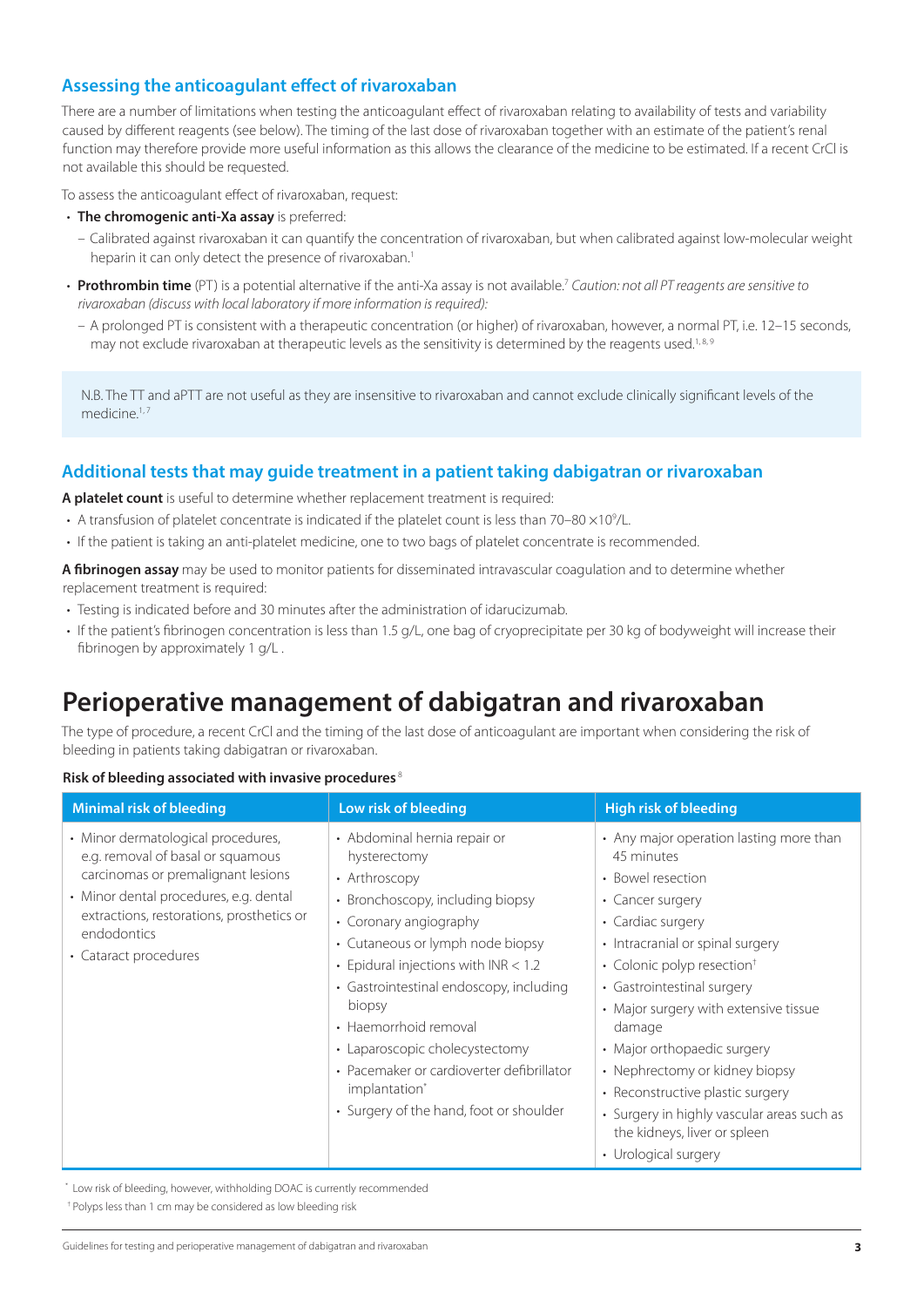## **Semi-acute or elective surgery**

- For minor procedures, dabigatran and rivaroxaban may not need to be discontinued.
- Balance the risk of bleeding against the risk of thrombosis when considering if anticoagulation should be discontinued prior to surgery.
- The timing of discontinuation for dabigatran and rivaroxaban prior to surgery is dependent on the clearance of the anticoagulant which can be determined from a recent CrCl, although less so for rivaroxaban as it is primarily metabolised in the liver.
- There is no reversal agent available for rivaroxaban\* therefore surgery requires advance planning.
- Patients should be given clear written instructions about when to stop anticoagulant treatment prior to surgery.
- • Bridging anticoagulant treatment, i.e. using low molecular weight heparin after dabigatran or rivaroxaban is stopped, is not necessary.

\* Andexanet alfa (Andexxa -coagulation factor Xa [recombinant] inactivated-zhzo) has been approved in the United States to reverse uncontrolled or life-threatening bleeding in patients treated with rivaroxaban or apixaban, but is not available in New Zealand.<sup>10</sup>

#### **Recommended timing of last dose of dabigatran prior to surgery**<sup>8</sup>

| <b>Renal function (CrCl)</b> | Low bleeding risk procedure*                                                                                                                           | High bleeding risk procedure |
|------------------------------|--------------------------------------------------------------------------------------------------------------------------------------------------------|------------------------------|
| $\geq 80$ mL/min             | 24 hours before surgery                                                                                                                                | 48 hours before surgery      |
| 50-79 mL/min                 | 24-48 hours before surgery                                                                                                                             | 48-72 hours before surgery   |
| 30-49 mL/min                 | 48-72 hours before surgery                                                                                                                             | 96 hours before surgery      |
| $<$ 30 mL/min                | Dabigatran is contraindicated. Specialist advice recommended. Surgery should be<br>avoided until at least five days after the last dose of dabigatran. |                              |

\* Dabigatran may not need to be discontinued for minor procedures

#### **Recommended timing of last dose of rivaroxaban prior to surgery**<sup>8</sup>

| <b>Renal function (CrCl)</b> | Low bleeding risk procedure*  | High bleeding risk procedure |
|------------------------------|-------------------------------|------------------------------|
| $>50$ mL/min                 | 24 hours before surgery       | 48-72 hours before surgery   |
| $30-50$ mL/min               | 48 hours before surgery       | 72 hours before surgery      |
| $<$ 30 mL/min                | Specialist advice recommended |                              |

\* Rivaroxaban may not need to be discontinued for minor procedures

## **Urgent surgery**

- Stop dabigatran or rivaroxaban.
- • Request full blood count, electrolytes (including calcium), renal function and coagulation screen including fibrinogen assay; add aPTT and TT for patients taking dabigatran and anti-Xa (where available) or PT for patients taking rivaroxaban.
- • Consider delaying surgery, if appropriate, until coagulation screen is normal or until sufficient time has elapsed for medicine clearance
- Where urgent surgery cannot be delayed, e.g. to control life-threatening bleeding, consult with the Haematology Service for bleeding control measures prior to and during surgery:
	- – For patients taking dabigatran consider **idarucizumab**.
	- – For patients taking rivaroxaban consider **prothrombin complex** (Prothrombinex-VF) 50 IU/kg or **recombinant factor VIIa** (Novoseven)\* (see:"Guidelines for management of bleeding with dabigatran or rivaroxaban").
- \* The effect of factor VIIa in patients taking rivaroxaban is uncertain<sup>9</sup>

## **Use of idarucizumab in other clinical situations**

Currently idarucizumab is indicated for the reversal of life-threatening or uncontrolled bleeding or when emergency surgery or urgent procedures are required. Clinical experience suggests that there are other situations where the rapid reversal of dabigatran may also be beneficial such as:

- Prior to thrombolysis in patients with acute coronary syndrome or thrombotic stroke.
- Patients with fractured neck of femur where a delay in surgical repair is associated with a poorer outcome.

The decision to use idarucizumab would take into account the individual clinical circumstance and usually follow a discussion with a haematologist and the relevant specialist (e.g. neurologist, cardiologist, orthopaedic surgeon).